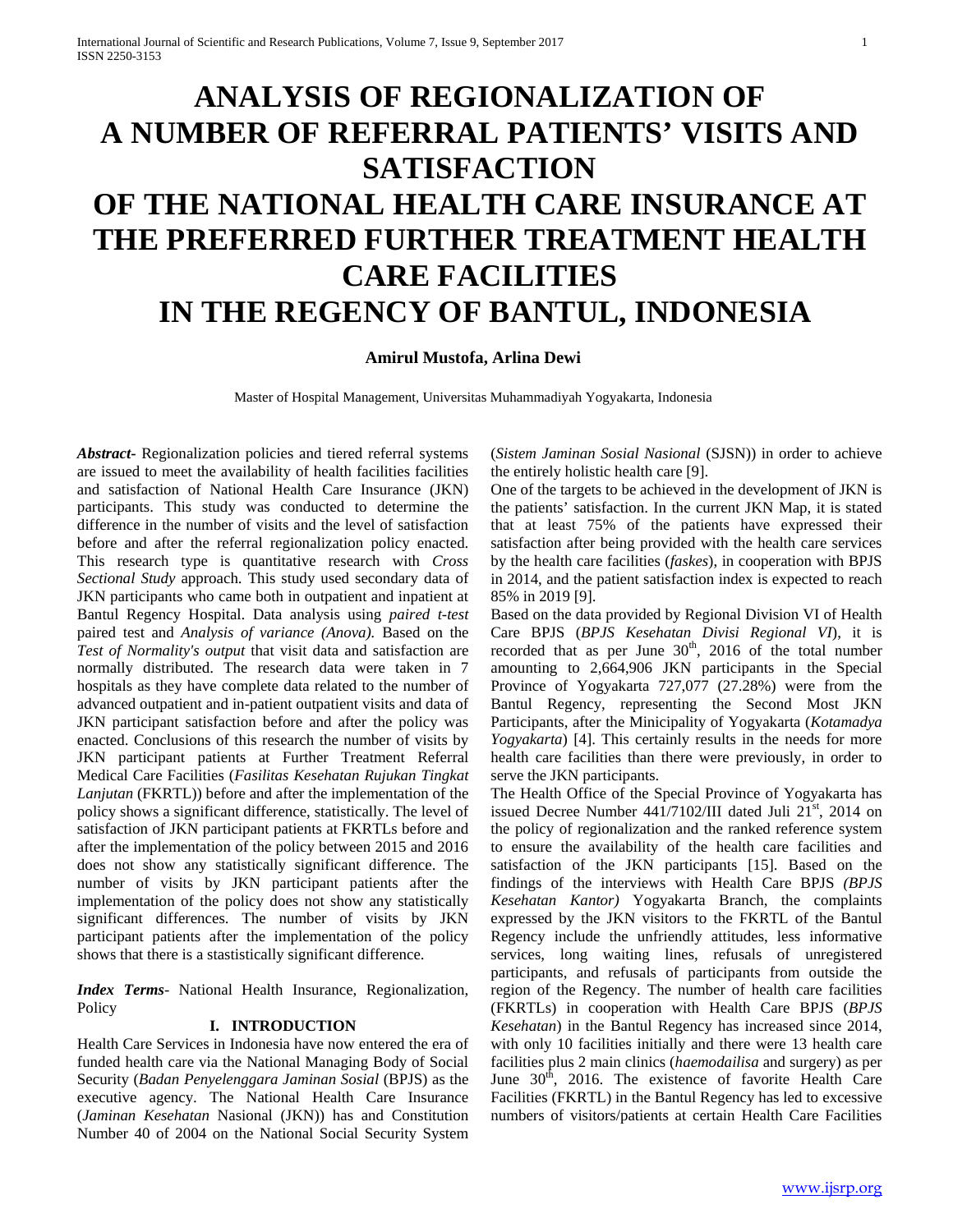(FKRTLs). This shows that a new problem regarding the even distribution and the satisfaction of JKN patients.

Seven (7) Health Care Facilities (FKRTLs) in the Bantul Regency were taken as samples in this study and 30 respondents in each facility were inquired for their satisfaction at each Health Care Facility. This research was conducted in order to find out the level of the patients' satisfaction before and after the implementation of the patient referral regionalization policy (the policy).

### **II. METHODS**

The method used in this study is the qualitative method using the *Cross Sectional Study approach*. The independent variables of this study of the patient referral regionalization policy conducted by the Office of Health of the Special Province of Yogyakarta (*Dinas Kesehatan Provinsi Daerah Istimewa Yogyakarta)* are the number of visits and the level of satisfaction of further treatment outpatients (RJTL) and futher treatment inpatients (RITL).

The data prior to the patient referral policy implementation is the data of the 2014 period and the data acquired after the implementation of the same plocy is taken from the 2015 and 2016 periods. The Analysis of the data has been made statistically in order to find the differences.

# III. **RESULTS**

The following research data is provided in table 1 **Table 1. Data Object of Research**

|    |                                  | <b>Type</b>            | <b>Class</b>  | <b>Number of Visits</b> |        |             |       | <b>Satisfaction</b> |       |             |       |
|----|----------------------------------|------------------------|---------------|-------------------------|--------|-------------|-------|---------------------|-------|-------------|-------|
|    | <b>Name RS</b>                   | <b>RS</b><br><b>RS</b> |               | <b>RJTL</b>             |        | <b>RITL</b> |       | <b>RJTL</b>         |       | <b>RITL</b> |       |
|    |                                  |                        |               | 2014                    | 2015   | 2014        | 2015  | 2015                | 2016  | 2015        | 2016  |
| 1. | <b>RSUD</b><br>Bantul            | D                      | B             | 116452                  | 127895 | 12667       | 11761 | 73,41               | 73    | 74,49       | 79,85 |
| 2. | Dr.<br>RS.<br>S.Hardjo<br>lukito | ${\bf P}$              | B             | 57503                   | 79662  | 5030        | 7079  | 75,09               | 73,37 | 74,07       | 73,73 |
| 3. | RSK Paru<br>Respira              | $\mathbf{P}$           | $\mathcal{C}$ | 926                     | 2201   | 340         | 306   | 72,35               | 77    | 73,73       | 72,40 |
| 4. | RS. PKU<br>Muham<br>madiyah      | S                      | $\mathcal{C}$ | 34351                   | 52893  | 5425        | 5689  | 74,72               | 74,20 | 73,17       | 72    |
| 5. | RS.<br>Nur<br>Hidayah            | S                      | D             | 15740                   | 21443  | 3258        | 3130  | 75,42               | 78,07 | 94,20       | 87    |
| 6. | RS.<br>Rachma<br>Husada          | S                      | D             | 6637                    | 7959   | 2404        | 2625  | 70,05               | 76,36 | 71,60       | 79,30 |
| 7. | RS. Santa<br>Elisabeth           | S                      | D             | 2798                    | 3838   | 915         | 987   | 71,19               | 76    | 83,82       | 75,96 |

Seven (7) Health Care Facilities (FKRTLs) in the Bantul Regency were taken as samples in this study and 30 respondents in each facility were inquired for their satisfaction at each Health Care Facility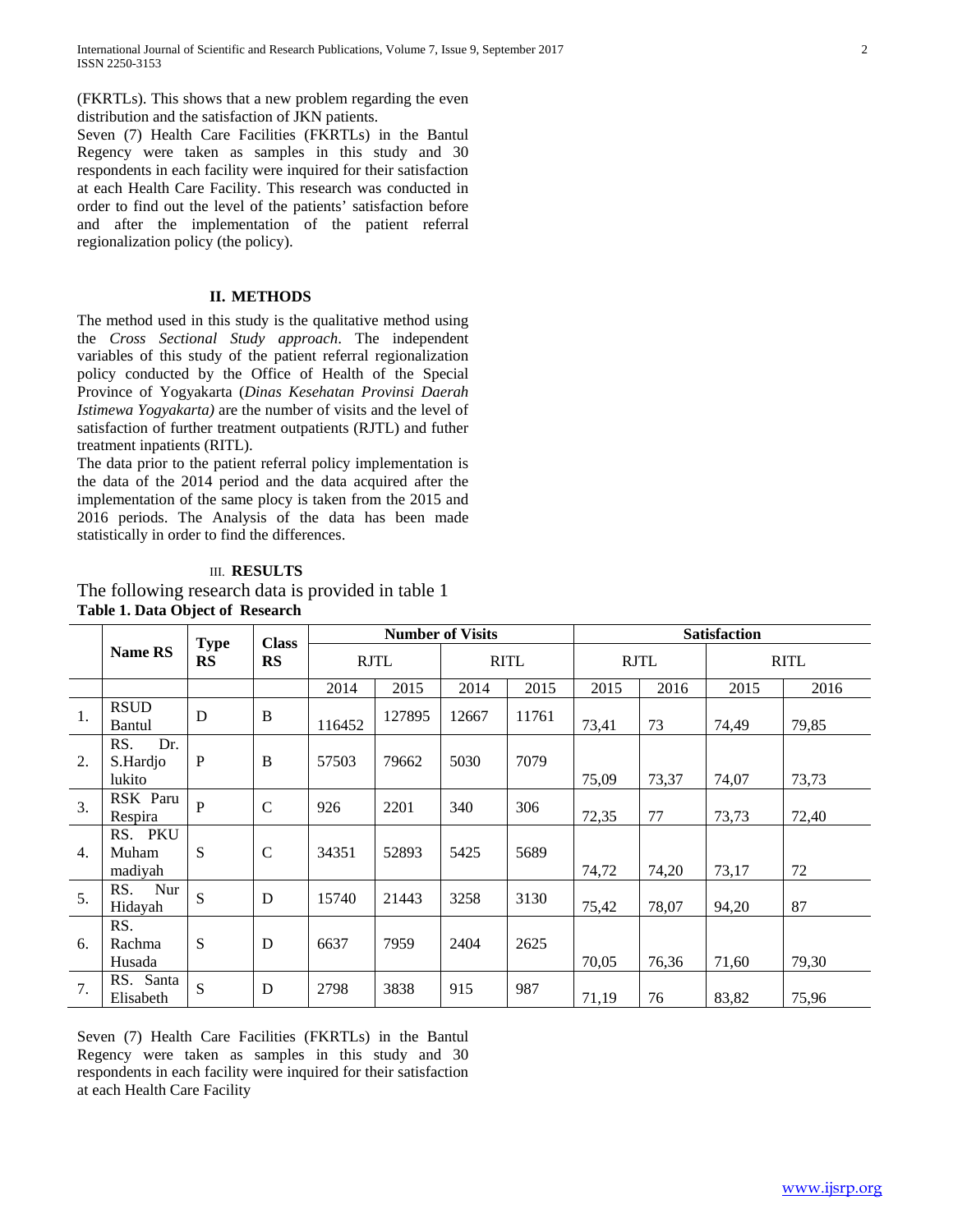|        | <b>RJTL</b> visits |       | <b>RJTL</b> visits |       | <b>RJTL</b><br><b>Satisfaction</b> |       | <b>RITL</b><br><b>Satisfaction</b> |       |
|--------|--------------------|-------|--------------------|-------|------------------------------------|-------|------------------------------------|-------|
|        |                    | P     | Mean               |       | Mean                               |       | Mean                               |       |
|        | Mean               |       |                    |       |                                    |       |                                    |       |
| before | 3.35               |       | 4.21               |       |                                    |       |                                    |       |
| after  |                    |       |                    |       |                                    |       |                                    |       |
|        | 4.23               | 0.038 | 4.48               | 0.462 | 2.428                              | 0.084 | 2.088                              | 0.082 |

**Table 2. Result** *Paired t-test*

Based on table 2, the significance of the result of the test of the number of RJTLvisits is 0.038, less than 0.05, which may be concluded that there is a significant difference between the number RJTL visits before and after the implementation of the patient referral policy. The significance of the number of RITL visits RITL is 0.462 greater than 0.05, and therefore this can be concluded that there is no significant different between the significance of the number of RITL patient visits befor and after the implementation of the policy.

The significance of the results of the RJTL visits is 0.084, being greater than 0.05, and it can be concluded that there is no significant difference between the level of RJTL s' satisfaction before and after the implementation of the policy. The mean difference indicates that the number of RJTL patients after the implementation of the policy is greater than that before the implementation of the policy. The significance of the resulted level of RITL patients' satisfaction is 0.082, being greater than 0.05, and therefore it can be concluded that there is a significant difference of the RITL patients before and after the implementation of the policy.

| Table 3. Analysis of Variances (Anova) |  |
|----------------------------------------|--|
|----------------------------------------|--|

|             | <b>Type FKRTL</b>   |       | <b>Class FKRTL</b> |       |  |
|-------------|---------------------|-------|--------------------|-------|--|
|             | <b>RJTL</b><br>RITL |       | <b>RJTL</b>        | RITL  |  |
| significant | 0.110               | 0.128 | 0.037              | 0.085 |  |

Based on table 3, the results of the test indicates that th significance is 0.110, being greater than 0.05, and therefore it can be concluded that there is no mean difference between the number of RJTL patients and that the regular hospitals. Hospital Types D, P and S do not influence the number of RJTL being participants of the JKN. The results of the test indicates that the significance is 0.128, being greater than 0.05, and therefore it can be concluded that there is no mean difference of the number of RITL patients with that of the types of the Hospitals. Hospitals Types D, P and S do not influence the number of RITL patients being participants of JKN.

When the significance of the test result is 0.037, being smaller than 0.05, it can herefore be concluded that there is a mean difference in the number of RJTL patient visits as compared with that of the different hospital classes. Hospital Types B, C and D influence the number of visits of RJTL patients being participants of JKN. The significance found as the results of the test is 0.085, meaning greater than 0.05, and therefore it can be concluded that there is no mean difference between the number of visits by RITL patients and the different classes of

the Hospitals. Class B, C and D hospitals do not influence the number of RITL patients being participants of JKN.

1. Visits of RJTL and RITL patients before and after the implementation of the policy

The results of the analysis for the number of visits of RJTL patients show that there is a difference in the number of JKN participants before and after the implementation of the policy. According to [23] the high number of the visits by futher treatment outpatients has been influenced by several factors. These factors include the avalibility of doctors at the Primary Level Health Care Facilities (FKTP), the availability of the medicine, health care facilities and, certainly, a lot more factors.

From the available data, it is known that the highest number of visits to FKRTL is at Panembahan Senopati Regional General Hospital (RSUD Panembahan Senopati) in Bantul and the lowest number is at RSK Paru Respira, all these hospitals are owned by the Government. The increase of the number of visits at RSUD Bantul are mostly caused by a number of factors, including the facilities available and the more flexible service hours. According to the observation results and the interviews conducted, it shows that RSUD Panembahan Senopati Bantul provides morning and afternoon policlinics that results in more JKN participant patients benefit from these servicess, in comparision to private hospitals providing/opening the same policlinics. Most of the outpatients require other facilities such as the chemist's (drugstore) and hospitalization and it is only natural to say that the outpatient unit is the showroom for the entire quality of a hospital [14].

[10] states that this increased number of visits in the adults' hospitals benefits more to the outpatients' unit because of the medical technology, patients' demands, safety, complication of the illnesses, effenciency, funds from the third party (insurance), the adjustment of these all will eventually influence the efficiency of outpatient services and the increased number of visits by outpatients. This condition shows that JKN has generated positive influences onto the communication system conducted prior to the referral of patients, that is, to maintain the continuity of the services as expected in the National Heatth Care Insurance (JKN) [14].

[21] points out the differences between urban and rural communities in accessing the halth care facilities. Two (2) main differences stand out between the two different communities, the status of health and the number of people accessing the health care services. This inconsistence shows that the comprehension of FKTP doctors of their role as a *gatekeeper* and their commitment to perform the role is still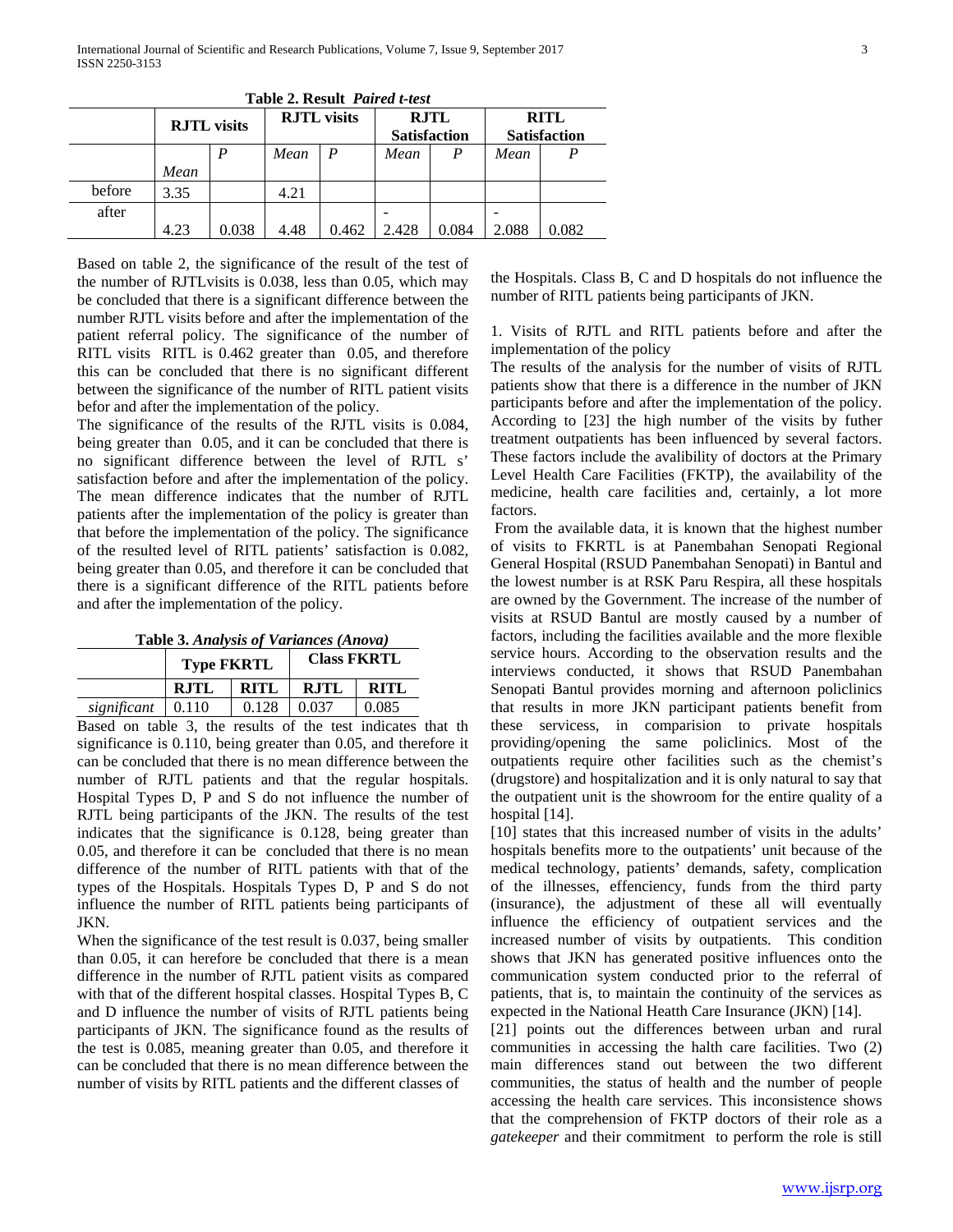insufficient and consequently they simply refer patients without considering the resulted impacts of the high ratio of the RJTP patients to the expenss incurred by health care services [19].

According to the data of visits (table 4), at Sardjito Hospital (RS Sardjito), which is the only Type A FKRTL, there is a tendency that the number of visits by outpatients has slightly increased and that of the hospitalized patients has decreased. This indicates that many diseases (cases of illness) suffered by JKN participants can be handled at Type B, C and D FKRTLs in the region of the Regency of Bantul.

**Table 4. Number of Visits from JKN RS Sardjito participants**

| Kind of<br>service | Number of<br>Visits 2014 | Number of<br>Visits 2015 |  |  |
|--------------------|--------------------------|--------------------------|--|--|
| RITL               | 151130                   | 155880                   |  |  |
| RITI.              | 19368                    | 15357                    |  |  |

Source: Data BPJS Health Branch Yogyakarta

According to [18] in his study, apart from the FKRTL facilities and amenities available, another factor having been associated with this situation is the transportation system.

The results of the analysis of the number of further treatment inpatients show that there is no difference between the numbers of visits by further treatment inpatients before and after the implementation of the policy diberlakukan. RSUD Bantul is ranked first in the number of visits by JKN participant inpatients, and RSK Paru Respira with the smallest number of visits by inpatients. Although some FKRTLs have undergone increases in the number of visits, others have undergone decreased numbers of visits. This situation is associated with the fact that the majority of people do not have sufficient knowledge about the National Health Care Insurance (JKN), and the definition, goals and the cannels of the JKN services. As a result, a lot of JKN participants not being in an emergency condition visit the Emergency Unit of an FKRTL for medication, while they should in fact visit an FKRTL for examination and medication, as the participants have been registered.

[10] in his study states that the increased number of inpatients is caused by the admission procedures serving as the selector of the requirements/criteria of the patients to be hospitalized, although such selection is not compatible with the actual condition. From the data, it is known that the number of visits of inpatients (hospitalized patients) being the participants of JKN has increased every month, which means that the problem is not yet solved. Results of the on-site observation indicate that the roles of the administrative officials are crucial in providing the services to inpatients as these officials function as the coordinator in admitting the patients. In performing the duties, these admission personnel must have clear working procedures in the form of Protap (permanent procedures) or SOP functioning as the guidelines for the selection (*filter*) feasible JKN patients to be referred to hospitalization at an FKRTL [12].

2. Satisfaction of RJTL and RITL patients after the implementation of the policy

Results of the analysys of JKN participant patients' satisfaction for their level of satisfaction indicate that there is no difference in the level of JKN participant patients' satisfaction before and after the implementation of the policy. This shows that the services provided to the JKN participant patients at the FKRTL are not maximal, for both further treatment outpatients and inpatients.

One of the indicators or measurements of the quality of the health care services in hospitals is the fulfillment of the patients or their families' expectations, so they may be able to get satisfaction [3]. The positive perceptions toward the service prosedures (registration) at the outpatient unit will eventually grow satisfaction, trust and hope on the part of the patients, on which they will further determine their attitude and subsequent behavior toward the services given by the hospitals. Polite gretings and words from the admission or registration officials or attendants at the hospital can make the patients feel that they are psychologically not suffering and may decide to come back for futher health examinations in this hosptal [17].

The patients' dissatisfaction with regard to the required emphaty at a FKRTL may be associated with the high number of visiting patients which lead to the inadequate attention to individual patients. Results of the study conducted by [20] and [23] indicate that there are positive corelations between the doctors' communication and the satisfaction of the outpatients. A good relationship will create mutual trust and respect, responsiveness and affection. Similar findings have been found in the study done by [22] which shows that there is a correlation between the comfort, information, access and competence of the serving officials and the satisfaction of the patients.

It can be concluded that the performance of the health care officials will determine the quality of the health care services because they are able to directly satisfy the patients. In addition, the patients' satisfaction is also influenced by reliability, assurance, humanity, responsiveness, tangible attitud*e,* accessibility, emphaty, fund sources, diagnoses and the characteristics of the patients [7]. Some studies conducted in 21 European countries are similar, in that the petients' level of satisfaction at private healt care facilities is lower than that of the health care facilities owned by the government because the petients receiving the services from a private health care facility tend to expect more satisfying services from the private provider [6]. Results of the analysis of the Survey of Aspects of Indonesian Household Life (*Survei Aspek Kehidupan Rumah Tangga Indonesia*) indicate that insurance police holders tend to prver private insurers or providers to the government-owned insurance companies because government-owned insurance companies do not provide the required level of satisfaction [11].

According to the DJSN roadmap, the achievement of JKN participant patients' satisfaction was expected to reach 75% 2014 and will achieve 85% in 2019. From the mean level of each FKRTL, varied levels of mean rate of satisfaction are found; some having achieved the targets and other have not.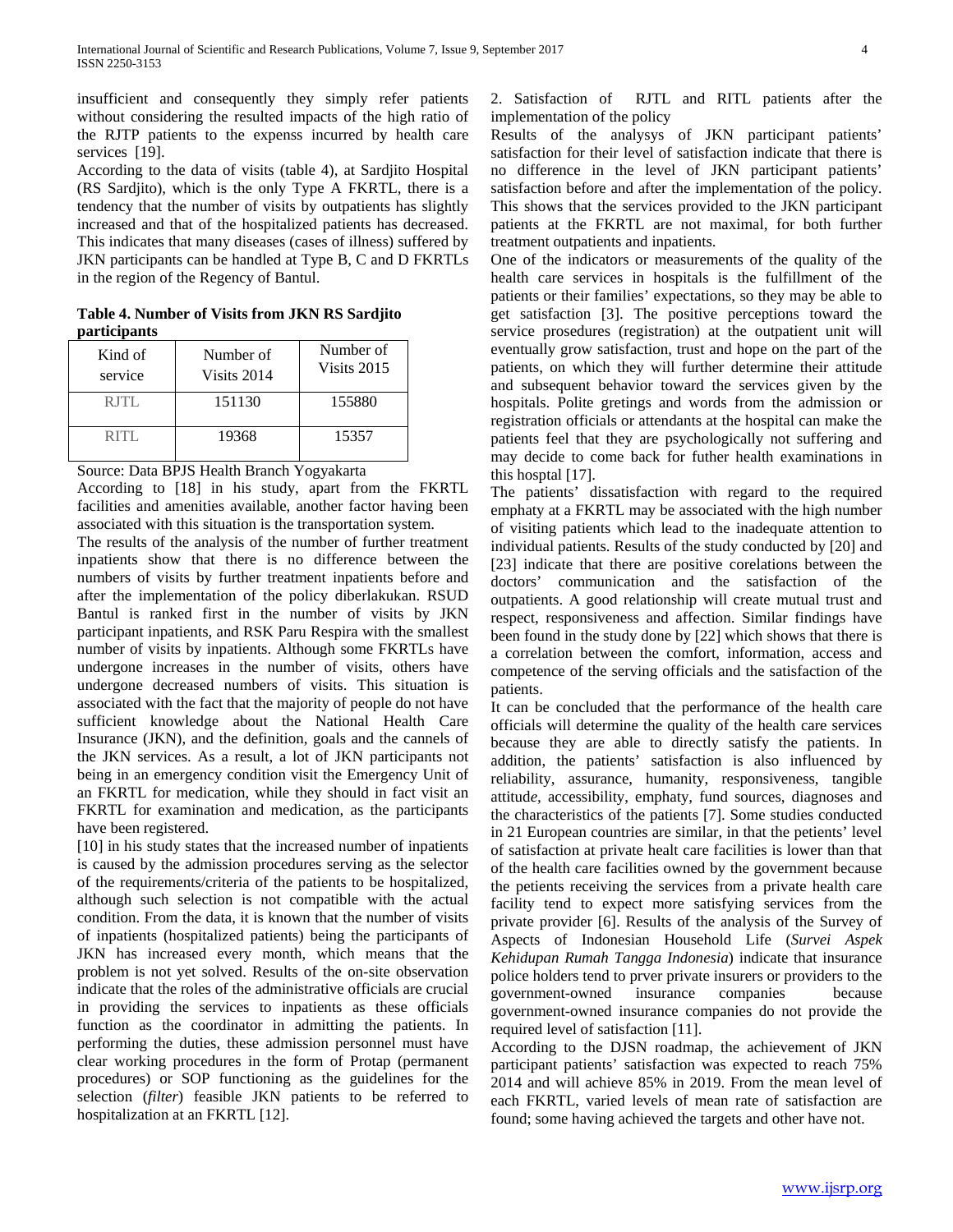3. Number of visits at FKRTL Types after the implementation of the policy

Results of the analysis of the different types of FKRTL with the number of patients' visits show that there is not difference in the number of visits by patients between the type of the FKRTL and the number of JKN participant patients' visits before and after the implementation of the policy.

Based on the data of patients' visits to hospitals, the Panembahan Senopati Regional General Hospital of Bantul (*Rumah Sakit Umum Daerah Panembahan Senopati Bantul)*, which is owned by the government, has received the most visits fron JKN patients.[16], states that this hospital is also the favorite FKRTL in the region of the Bantul Regency and its vicinity because it is located in the center of the town and it has the adequate facilities. [8] points out that the greatest obstacles in the implementation of JKN are financial problems, inadequate access to public health care, poor quality of the services and discrimination felt by the JKN participants accessing the health care services.

In general, the quality of both government-owned and private hospitals is affected by three (3) factors: First, the aspect of the structure which is visible in the physical conditions of the facilities, health care and non-health care personnel and the patients. Second, the process which includes the the condition of the inter-personal management, techniques and –the services at the hospital, reflected in both the medical and the non-medical actions or treatments to the patients. Third is the outcom*e*, which is visible in the professional appearance (the clinical aspect), efficiency and affectiveness, the safety and satisfaction of the patients (as the customers) [17].

From the on-site observation it is undeniably known that the number of FKRTL in each region is not properly equal. JKN participants' perpective being limited to the governmentowned facilities serving this program may also have an effect. As the visits to government-owned health care facilities are in great quantities and the number of visits to private FKRTLs is still small although the facilities and amenities available at private FKRTLs may be of equal to those owned by the government. With better socialization by the Health BPJS and the increased number of private FKRTLs cooperating with the BPJS, it shows that the numbers of visits become more even, although not maximally even.

4. Number of visits at FKRTL Classes after the implementation of the policy

The analytical results show that there are different average numbers of visits with regard to the hospital classes. Class B, C and D hospitals do affect the number of visits by JKN paricipant patients after the policy has been implemented.

It is known from the existing data, that the JKN System has made the referral channel of social insurance policy holders from PPK I to PPK II become better. The referral for outgoing patients has been mostly made to the Central Hospital (RS Pusat), despite the fact that there are referral hospitals on the provincial level [14].

Based on the results of the data analysis, the number pf visits by outpatients and inpatients in respect of the classes of hospitals, Class D hospitals have undergone the highest increase as compared to Class B and Class Chospitals. The observation findings show that the FKRTLs in the Regency of Bantuk is classified as Type D and the deployment of such RKRTLs is not properly even, especially in the western and southern parts of the region of the Bantul Regency. [1] points out that many JKN participants do not feel that they receive a referral to an FKRTL of a higher type when they are referred to this FKRTL type. The expectation of the JKN participants when being referred to this type of FKRTL ends when the medication provided ends. According to [13], in his observation article, in practice the Health Care BPJS has repeatedly announced the importance of the compliance with the regionalization of patient referrals in order to avoid excessive numbers of patients in certain hospitals.

Based on the issues pointed out above, a referral system based on the topography and geographical areas must be developed so that the facilities available to provide health care services to the communities are accessible for them. The hospitals in the Bantul Regency can be divided into several areas so people who need health care services di not have to directly go to the Regional General Hospital of Bantul ( RSUD Bantul).

#### **IV. CONCLUSION**

- 1. The number of visits by JKN participant patients at Further Treatment Referral Medical Care Facilities (*Fasilitas Kesehatan Rujukan Tingkat Lanjutan* (FKRTL)) before and after the implementation of the policy shows a significant difference, statistically.
- 2. The level of satisfaction of JKN participant patients at FKRTLs before and after the implementation of the policy between 2015 and 2016 does not show any statistically significant differences in 2015 and 2016.
- 3. The number of visits by JKN participant patients after the implementation of the policy does not show any statistically significant differences among the typer of the FKRTLs.
- 4. The number of visits by JKN participant patients after the implementation of the policy shows that there is a stastistically significant difference among the various classes of the FKRTLs.

#### **IV.RECOMMENDATION**

1. Suggestions for further studies

As no hospitals in the FKRTLs located in the Regency of Bantul have been observed as samples for this study therefore further observations or researches with regard to the relations of the regionalization of patient referral system and its effects on the number of visits by the JKN paticipants patiens and their level of satisfaction at all the FKRTLs located in the Regency of Bantul are still required.

## 2. Suggestions for JKN providers.

The findings of this study may be used as feedbacks and considerations to improve the quality of the health care services for FKRTLs and and for Health Care BPJS, as the JKN management.